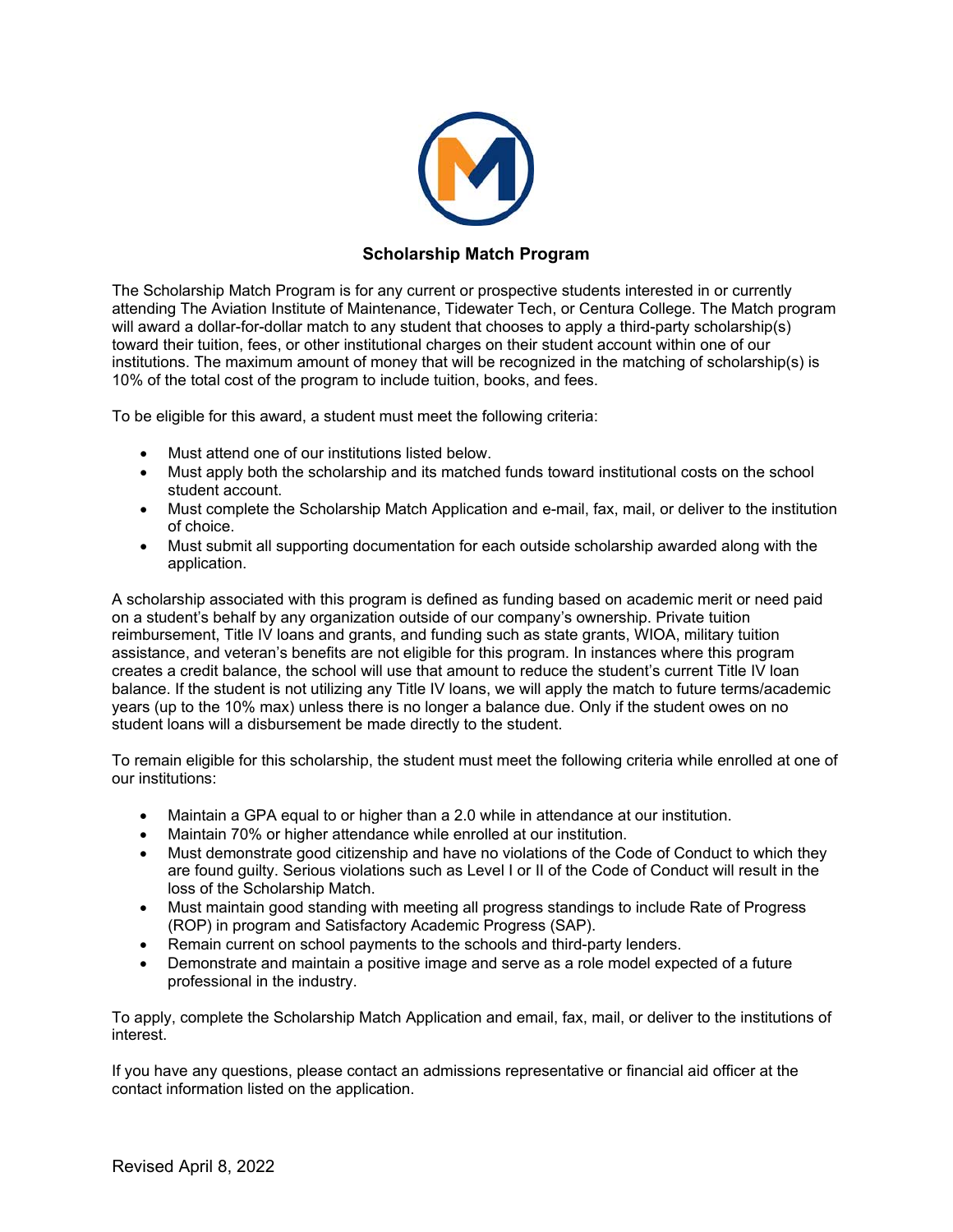

## **Scholarship Match Award Application**

Student Information:

| First Name                                                                         | Last Name    |     |  |
|------------------------------------------------------------------------------------|--------------|-----|--|
| <b>Permanent Address</b>                                                           |              |     |  |
| City<br>the control of the control of the control of the control of the control of | State        | Zip |  |
| Email                                                                              | Phone number |     |  |
| Campus and Location                                                                |              |     |  |

Please list all the outside scholarships that you were awarded that you are permitted to use while enrolled at one of our institutions. **You must submit documentation for each scholarship award.** Acceptable documentation includes a copy of a letter you received from the organization, a copy of an award certificate, a copy of the scholarship check, or a newspaper article.

Documentation must include:

- 1. Student's name
- 2. Name of the scholarship
- 3. Dollar amount of the scholarship
- 4. Semester or academic year to which the scholarship is applicable.

| Name of the Outside Scholarship                                                                                              | Organization Making the Award | Amount |
|------------------------------------------------------------------------------------------------------------------------------|-------------------------------|--------|
| (1)                                                                                                                          |                               |        |
| (2)                                                                                                                          |                               |        |
| (3)                                                                                                                          |                               |        |
| (4)<br><u> 1980 - Johann Barbara, martin amerikan basar dan basa dalam basa dan basa dan basa dan basa dan basa dan basa</u> |                               |        |

\*\*Use additional paper for more scholarship\*\*

By signing below, you agree that you meet the eligibility criteria outline on the first page of this application. Students will be notified via the Student Financial Aid Office of how their funds will be disbursed for The Scholarship Match Award.

Student Signature Date **Date** 

\_\_\_\_\_\_\_\_\_\_\_\_\_\_\_\_\_\_\_\_\_\_\_\_\_\_\_\_\_\_\_\_\_\_\_\_\_\_\_\_\_\_\_\_\_\_\_\_\_\_\_\_\_\_\_\_\_\_\_\_\_\_\_\_\_\_\_\_\_\_\_\_\_\_\_\_\_